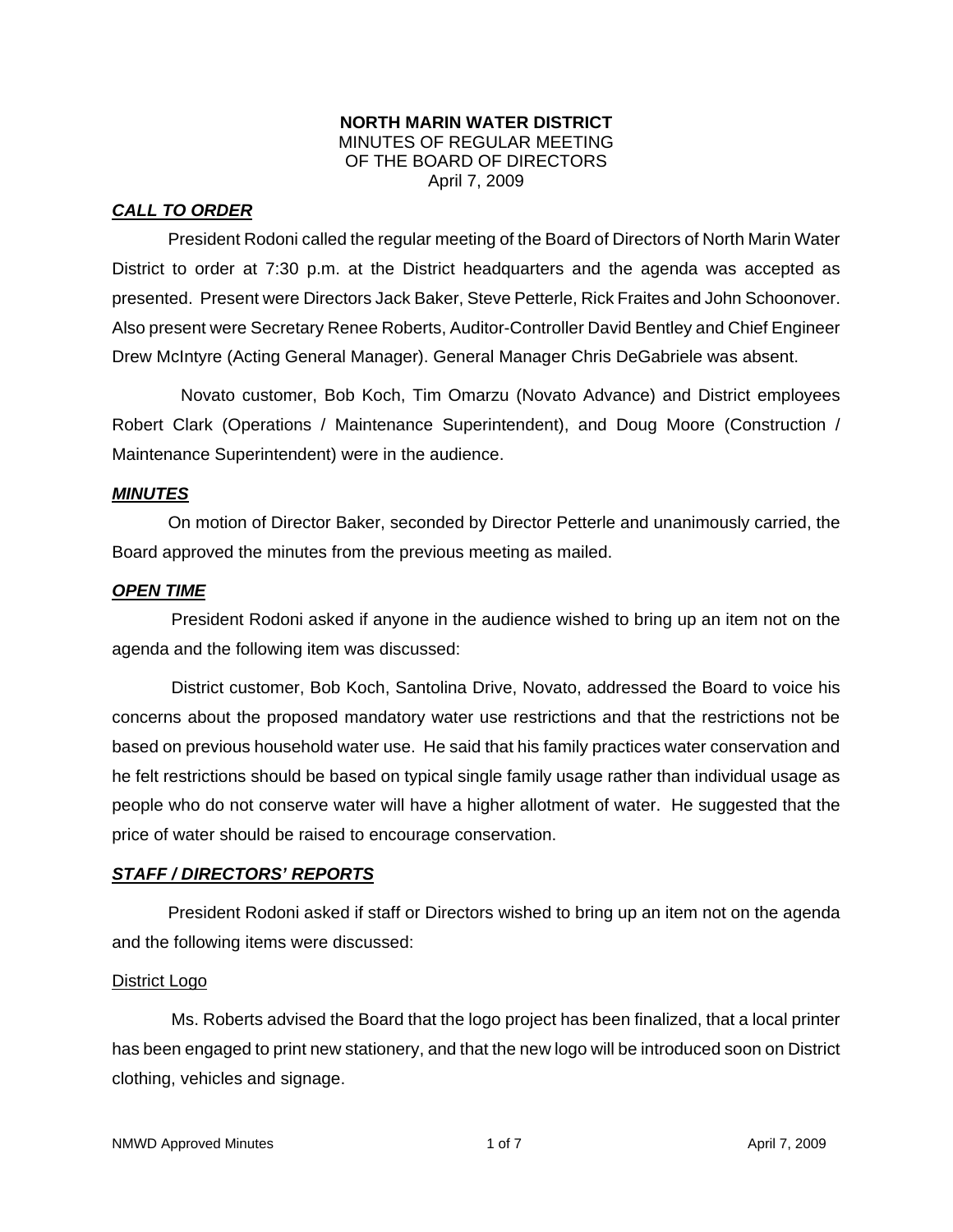#### Lynwood Tank Vandalism

Mr. Bentley reported that there was vandalism at the Lynwood Tank and that a police report was filed. Mr. Clark added that equipment was damaged and that the mobile cameras have been moved to the site.

#### Senate Bill 113

Mr. Bentley informed the Board that a letter supporting Senate Bill 113, Local Government Omnibus Act of 2009, amending Water Code Section 376, allowing a local agency to publish a summary of the revisions to its water conservation regulation instead of the regulation in its entirety in local newspapers, was mailed to Senator Wiggins, Chair of the Senate Local Government Committee.

#### Cal-Nevada AWWA Conference

 Mr. Clark advised that he and Brad Stompe attended the spring Cal-Nevada AWWA Conference in Santa Clara and that Mr. Stompe was awarded the Distribution Operator of the Year for a medium-sized water district.

#### Novato Democratic Club

 Director Fraites reported that he presented an overview of the Water District to the Novato Democratic Club. He announced that April  $25<sup>th</sup>$  is Novato Clean and Green Day.

#### Brad Stompe

 Director Baker noted that Brad Stompe was named the Commercial Fisherman on the County Wildlife Commission.

## Recycled Water Facility

 Mr. Clark announced that the District recently took over the operation of the Recycled Water Facility and it will start up this week.

## *CONSENT CALENDAR*

On the motion of Director Petterle, seconded by Director Fraites and unanimously carried the following items were approved on the consent calendar:

## *RECORDS RETENTION PROGRAM – DESTRUCTION OF RECORDS*

The Board approved Resolution 09-13 entitled, "Resolution of the Board of Directors of North Marin Water District to Approve Destruction of Certain Records."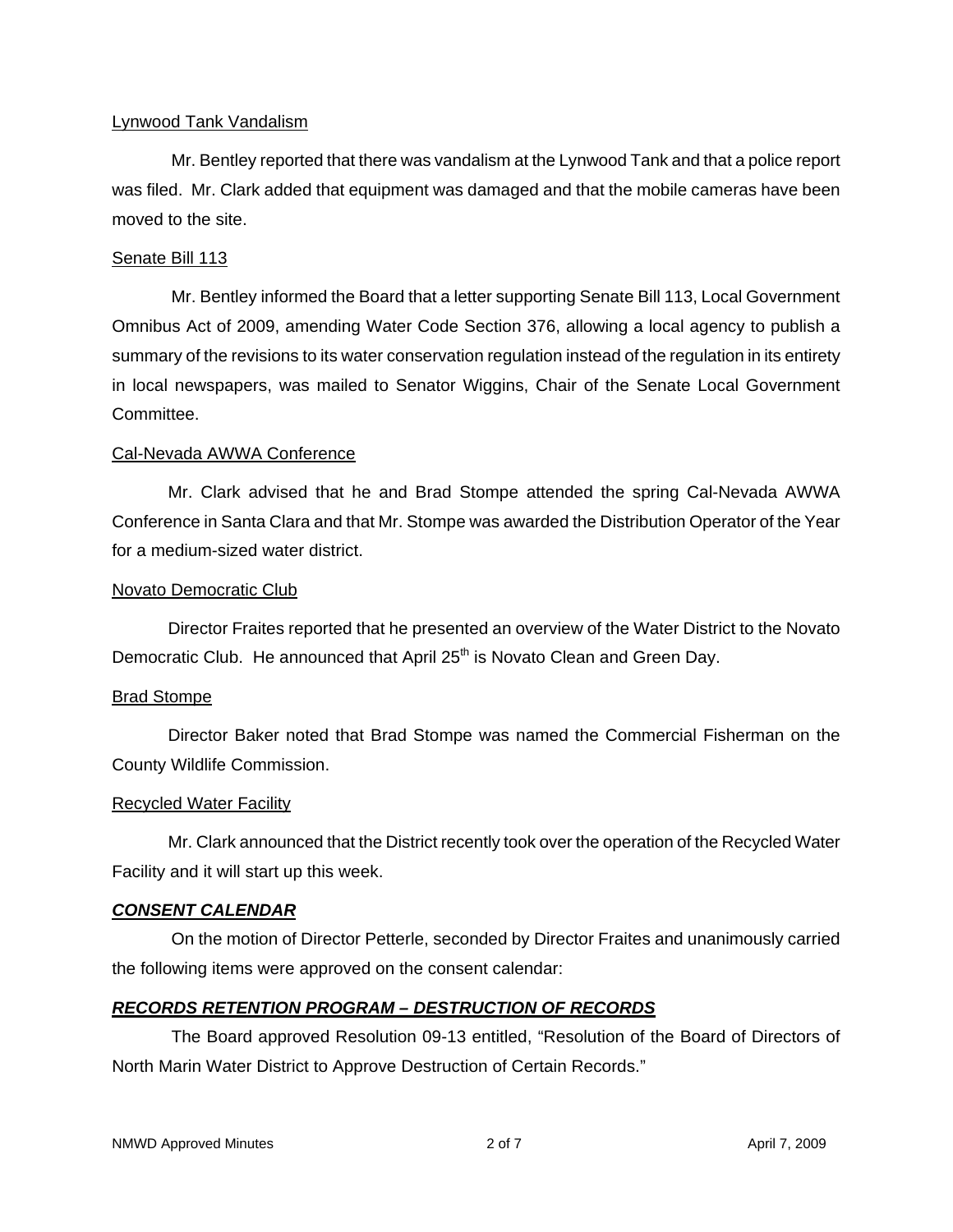# *RESOLUTION RE CONSOLIDATION OF DISTRICT ELECTION & FILING INFORMATION*

The Board approved Resolution 09-14 entitled, "Resolution of the Governing Body of the North Marin Water District" requesting the Marin County Board of Supervisors to consolidate the election with any other election conducted on November 3, 2009 and requesting election services by the Registrar of Voters. The resolution also contains language stating that the District is requesting that Marin County hold the election for the few Sonoma County voters eligible to vote for the District's Board. Directors Fraites and Schoonover's terms will end in 2009.

## *REVISED VEHICLES TAKEN HOME POLICY*

The Board approved the revised Vehicles Taken Home Policy to address use of vehicles by field personnel during lunch periods and authorizes the Operations/Maintenance Superintendent to take a vehicle home.

# *TEXT FOR WEST MARIN WATER LINE, VOLUME 7, ISSUE 7*

The Board authorized the Acting General Manager to approve text and design of the West Marin *Water Line*, Volume 7, Issue 7.

## *ACTION CALENDAR*

# *APPROVE –LETTER TO CUSTOMERS NOTICE OF 2009 WATER USE RESTRICTIONS AND PROPOSED RATE INCREASE*

Mr. McIntyre presented the letter to customers re Notice of 2009 Water Use Restrictions and Proposed Rate Increase that was revised pursuant to comments received from District Directors and the Sonoma County Water Agency (SCWA). He said that the Water Advisory Committee, at its meeting held on April 6, identified some improvement in the reduced water allocation proposed by SCWA. However, this potential change in allocation for FY 2009/10 did not have any appreciable impact on the overall SCWA budget; therefore, the proposed Novato water rate increase remained at 25%. Mr. McIntyre informed the Board that it is necessary to mail the letter to all customers prior to April 11 to comply with Prop 218 and advised that he had received comments on the letter from Director Baker.

Director Petterle stated that he was concerned that the rate increase is not mentioned until the second page; and he suggested that since the rate increase is so significant, it should be addressed in the beginning of the letter.

After a discussion, the Board concurred to amend the letter whereby the proposed rate increase information will appear on the first page and the subject line will read in bold font, "Proposed 25% Rate Increase and 2009 Water Use Restrictions".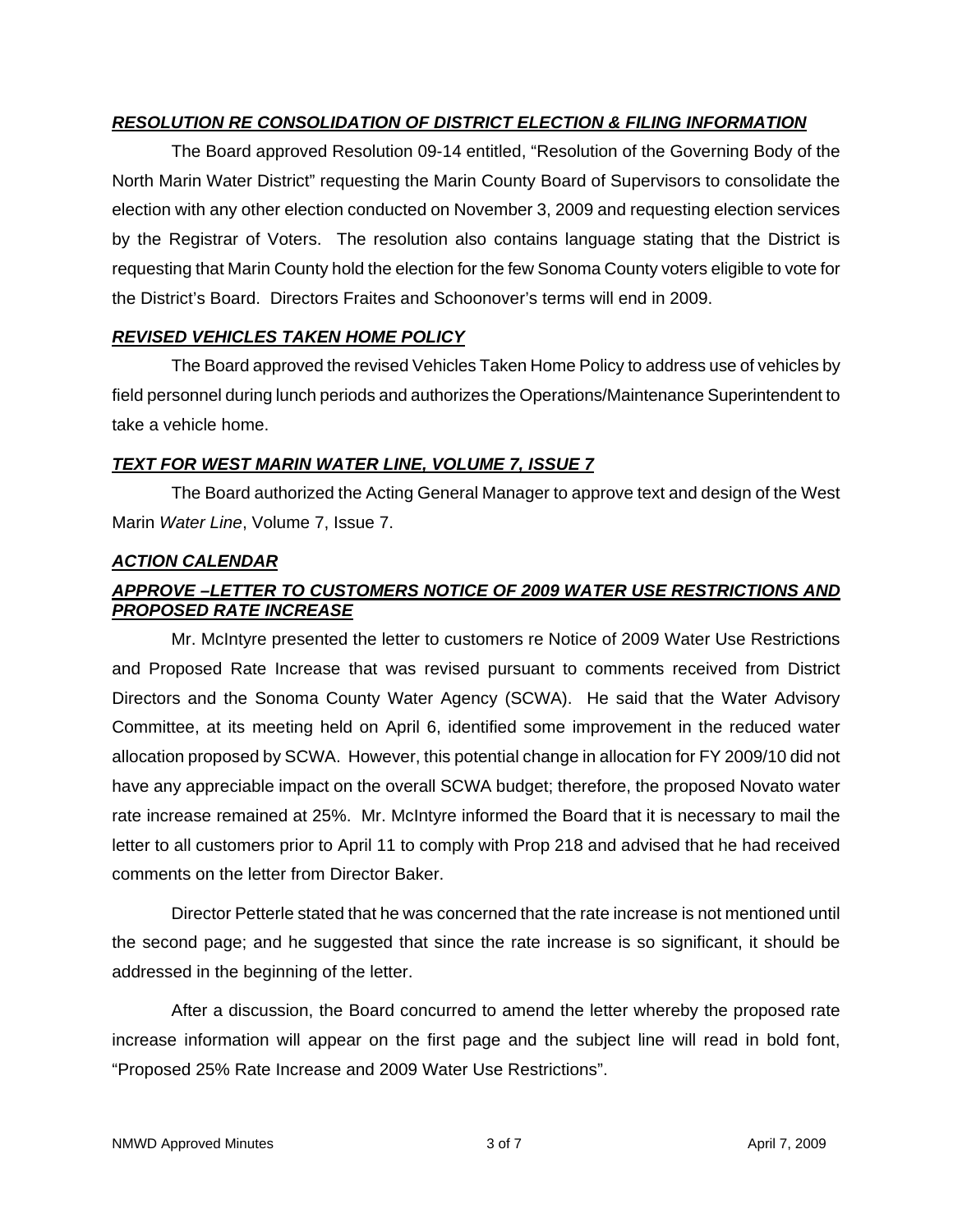On motion of Director Petterle and seconded by Director Baker, the Board unanimously authorized the General Manager to send the proposed letter to all District customers in an individual envelope as amended.

# *CONSIDER - PROPOSED INCREASE IN WEST MARIN WATER CONNECTION FEES*

Mr. Bentley stated that the last time connection fees for West Marin Water and Oceana Marin Sewer were increased was in 2006 and that due to the reduction in the rate of anticipated growth, substantial increases are proposed for FY 2009/10. He said that the proposed connection fee for West Marin Water is \$22,800 (a 140% increase) and for Oceana Marin Sewer \$15,200 (a 69% increase). Mr. Bentley said that for West Marin Water a more realistic projection of five connections per year was forecasted and that other costs, including the debt that West Marin Water owes to Novato Water factored into the proposed increase. He said that 25% of Improvement Project costs are attributed to new development; and, therefore, new development will pay for 25% of the debt incurred to construct the projects. Mr. Bentley said that the costs and projected growth was updated for Oceana Marin Sewer and that 75% of the proposed increase is to fund a pipeline replacement project that runs cross country in four areas of the subdivision.

On motion of Director Schoonover and seconded by Director Baker, the Board unanimously authorized staff to notice the public that connection fee increases are proposed and will be considered for adoption by the Board at the July 7, 2009 public hearing scheduled to be held in Point Reyes Station.

# *CONSIDER - WEST MARIN WATER TIER RATE THRESHOLD*

Mr. Bentley stated that at the last meeting, staff presented the Board with proposed changes to the West Marin Water System rates, charges and rate structure and that Director Rodoni opined that the proposed tier rate of 300 gallons per day was too low and requested staff to return with additional information. Mr. Bentley reviewed staff's analysis comparing a tier rate of 300 gallons per day with 400 gallons per day. He said that although less revenue would be generated at the 400 gallon per day tier rate (approximately \$6,000), staff's objective is to encourage water conservation.

On motion of Director Petterle and seconded by Director Fraites, the Board unanimously approved setting the threshold at 400 gallons per day as an additional tier for West Marin Water System.

# *INFORMATION ITEMS STATE WATER RESOURCES CONTROL BOARD LICENSE 4324B REPORT*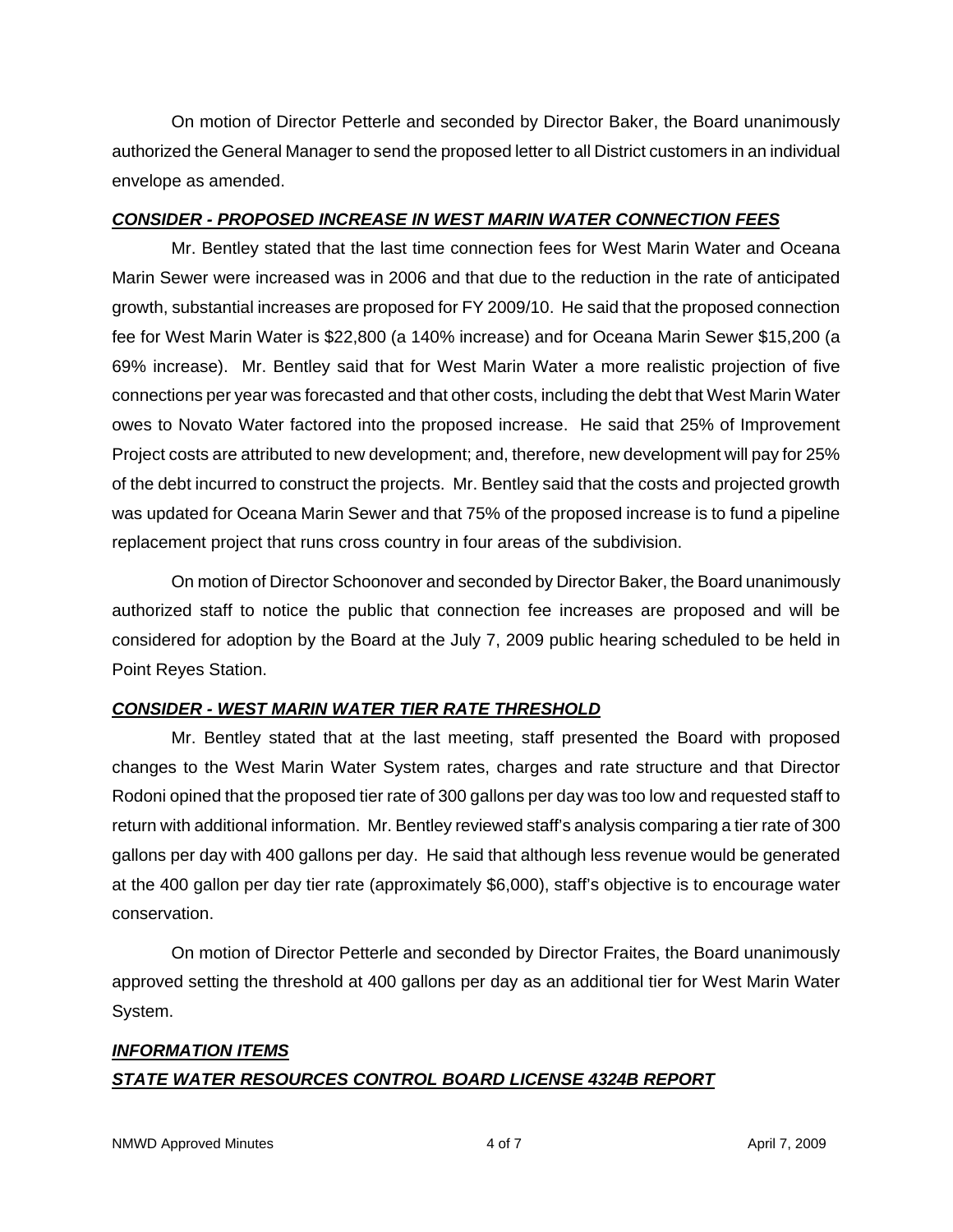Mr. McIntyre presented a comparison report showing minimum flows measured in Lagunitas Creek at the USGS Park gauge and at the District diversions at Point Reyes Treatment Plant for the period of May 1 through November 1. He stated that this report is a requirement related to the District's Water Right License 4324B and is only in effect during dry years. He said that the report summarizes the creek flow during that period and it shows 12 days that stream flows measured at the Park gauge below the requirement of eight cubic feet per second compared to 38 days last year. He further stated that there were only three days this year compared to seven days last year where diversions exceeded the water right of .67cfs. Even though this is not a dry year, this is an indication of how many days the District would have exceeded the amount as permitted in the water right license.

## *NORTH BAY WATER REUSE AUTHORITY UPDATE*

Mr. McIntyre stated that President Obama executed the Federal Omnibus Public Lands Management bill which authorizes up to \$25M to be applied to the cost of design and construction of North Bay Water Reuse Authority's Phase 1 projects which include the North, South and Central Novato Service Areas. He advised that this bill authorizes the appropriation of funds and is an important first step. He said the District currently has an interagency agreement with Novato Sanitary District and Las Gallinas Valley Sanitary District that continues through the environmental clearance phase which should be completed by the end of summer 2009. He advised that there needs to be a discussion with members of the North Bay Water Reuse Authority (NBWRA) about continuing on with NBWRA participation to secure additional funds at the state and federal level. Mr. McIntyre said that a Recycled Water Sub-Committee meeting is scheduled for April 8 with Directors Baker and Schoonover and representatives from Novato Sanitary and Las Gallinas for the purpose of reviewing options for a path forward with participation in NBWRA. He said that the program manager for the NBWRA identified a three-year schedule with different levels of funding and the most robust funding included significant expenditures for the District - approximately \$100,000 per year. He stated that he and the General Manager are concerned about continuing costs and that there are ongoing discussions on the District's future participation level with NBWRA. Mr. McIntyre said he will keep the Board apprised.

Mr. McIntyre also updated the Board on the bill insert to all customers regarding the Phase 1 recycled water project and that the bill insert letter should reach all customers by the end of this month. He said another letter will be mailed to potential recycled water use customers and stakeholders after the release of the Draft Environmental Impact Report. Mr. McIntyre also advised that at the sub-committee meeting, participants will discuss revisions to the NMWD/NSD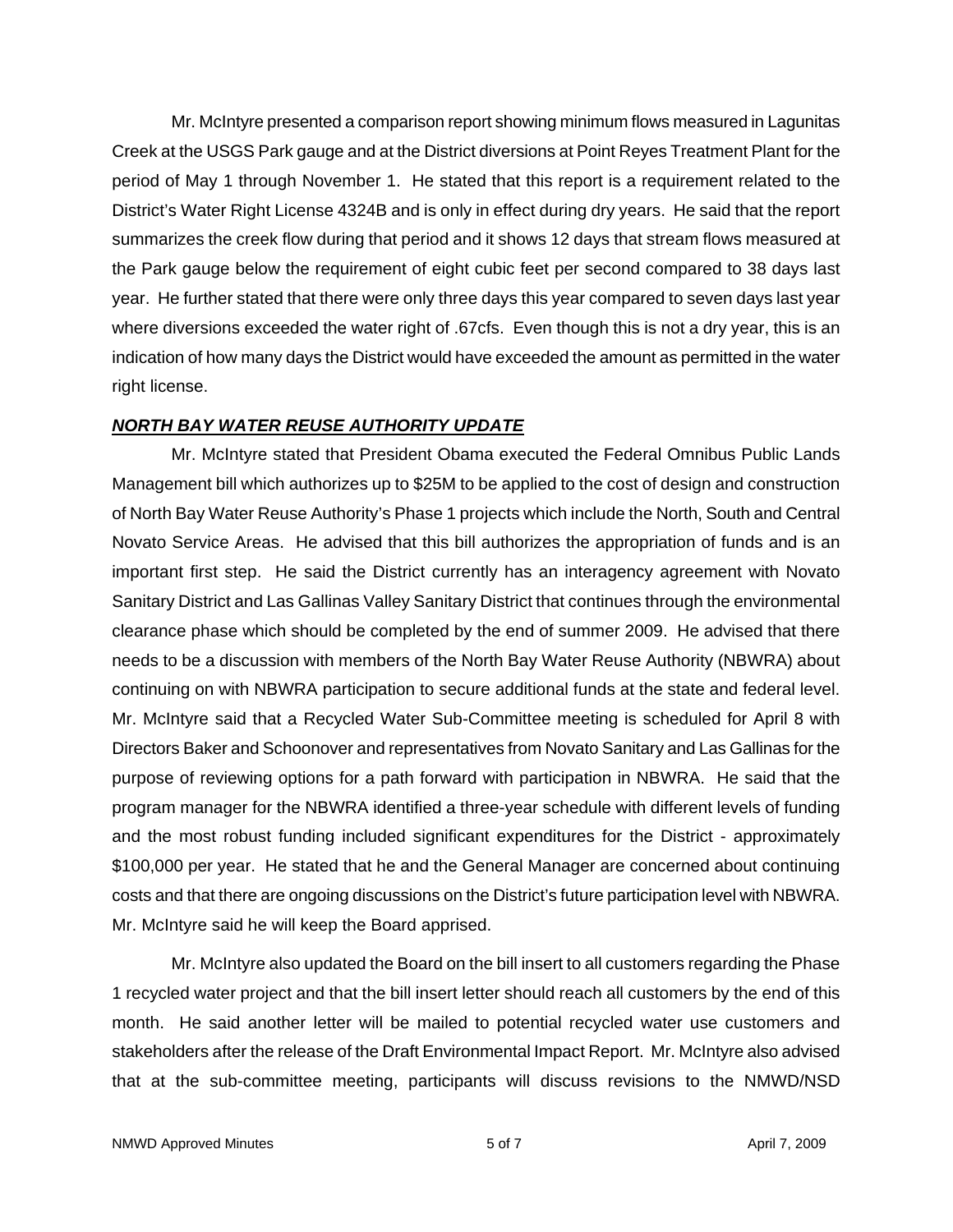Interagency Agreement for Recycled Water addressing NMWD operation of the facility and that a revised agreement will be brought back to both boards for consideration.

Director Fraites expressed his concern that recycled water be used for existing agriculture use and not for expansion of vineyards.

Mr. McIntyre said that funding for the District's Phase 1 projects are not related to agriculture but directly offset North Marin's potable water supply.

## *WATER EDUCATION FOUNDATION – WATER 2009*

Director Fraites stated that he attended the Water Education Foundation – Water 2009 Executive Briefing in March wherein he received a plethora of information on the future of California's water. He said that the information focused on the agricultural needs of the Central Valley and the Los Angeles basin and that 85% of the state's water is conveyed to these regions.

# *WAC TAC MEETING - APRIL 6, 2009*

Mr. McIntyre reported on the special Water Advisory Committee meeting held on April 6; a continuation of the Water Advisory Committee meeting that was held on March 2, wherein the proposed annual deliveries was not approved by a majority of WAC members. He advised that discussions were held during the month with Chris DeGabriele, other Technical Advisory Committee members and Sonoma County Water Agency (SCWA) staff to determine if an allocation in excess of 52,000 acre feet was possible; and as a result of those discussions, SCWA presented a new total FY 2009/10 allocation of 54,591 acre feet. He said the increase (5%) was not enough to have a substantial impact on the rate; therefore, the rate increase of 25% remains the same. The allocation was unanimously approved by WAC members.

Mr. McIntyre stated that at Monday's meeting, it was reported that Randy Poole will meet with the State Water Resources Control Board (SWRCB) for filing a Temporary Urgency Change Petition and that a state order would be expected in late April or early May. He stated that it was later learned that SCWA filed the request for the Temporary Urgency Change Petition on Monday, April 6 and the order was received from SWRCB via email at 4 p.m. today, April 7. He said that the quick turnaround is good news from an instream flow reduction perspective to keep water in Lake Mendocino over the summer months. He said that it is doubtful SCWA will declare a Stage 2 level water emergency and that staff may need to come back to the Board to modify the Emergency Water Conservation Ordinance.

Mr. McIntyre stated that SCWA's wholesale rate increase to the District for FY 2009/10 is still 25%. The budget was approved unanimously by WAC members.